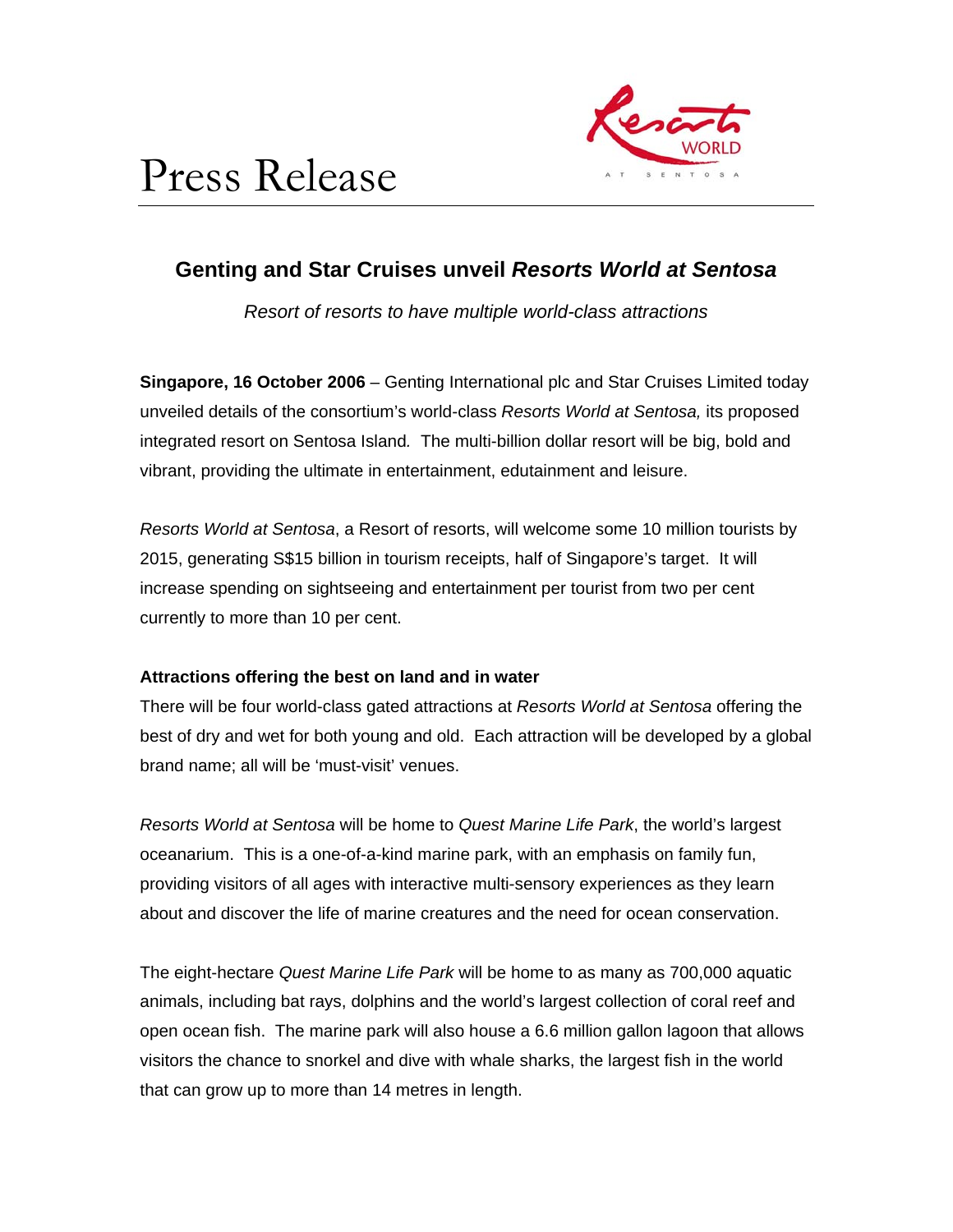This is the place for visitors to live once-in-a-lifetime experiences: hand-feed tiger sharks from an enclosed cage; interact up close and personal with dolphins; and swim among sea horses, clown fish and giant groupers in one of the longest reef swim encounters in the world.

*Quest Marine Life Park* will be designed and operated by the world's leading marine encounter company, Dolphin Quest.

*Resorts World at Sentosa* will also feature the *Equarius Water Park*, an exciting water theme park with a difference – one that is nestled under the natural canopy of Sentosa's original forest, with the water rides integrated within the island's natural tropical environment. The water park will be designed by Forrec Limited of Canada.

Incorporating the latest water theme park technology, *Equarius Water Park* features 'Water Coaster', a 450-m water flume that winds through tree tops and jungle; 'Snakes and Ladders', where water flows upwards; a surf pool that offers a variety of wave types to satisfy both wannabe and serious surfers; and a water-based adventure zone coined 'The Cliffs' that is specially designed to challenge any adrenalin-pumped teenager.

Another 'first' for *Resorts World at Sentosa* will be the *Maritime Xperiential Museum*, the only museum in the world dedicated to the celebration of the maritime heritage of Asia, the Asian voyages of discovery and the history of global trade as revealed through marine archaeology. The museum engages the visitors' five senses to retell the fascinating history of the maritime Silk Route.

One of the centrepieces of the *Maritime Xperiential Museum* will be its unique theatre, a 360-degree multimedia experience where visitors board an Arabia-bound vessel that sank near Singapore 1,100 years ago. The deck will roll, pitch, rotate and eventually submerge underwater where visitors see and walk around the actual wreck surrounded by deep water fish and scuba divers.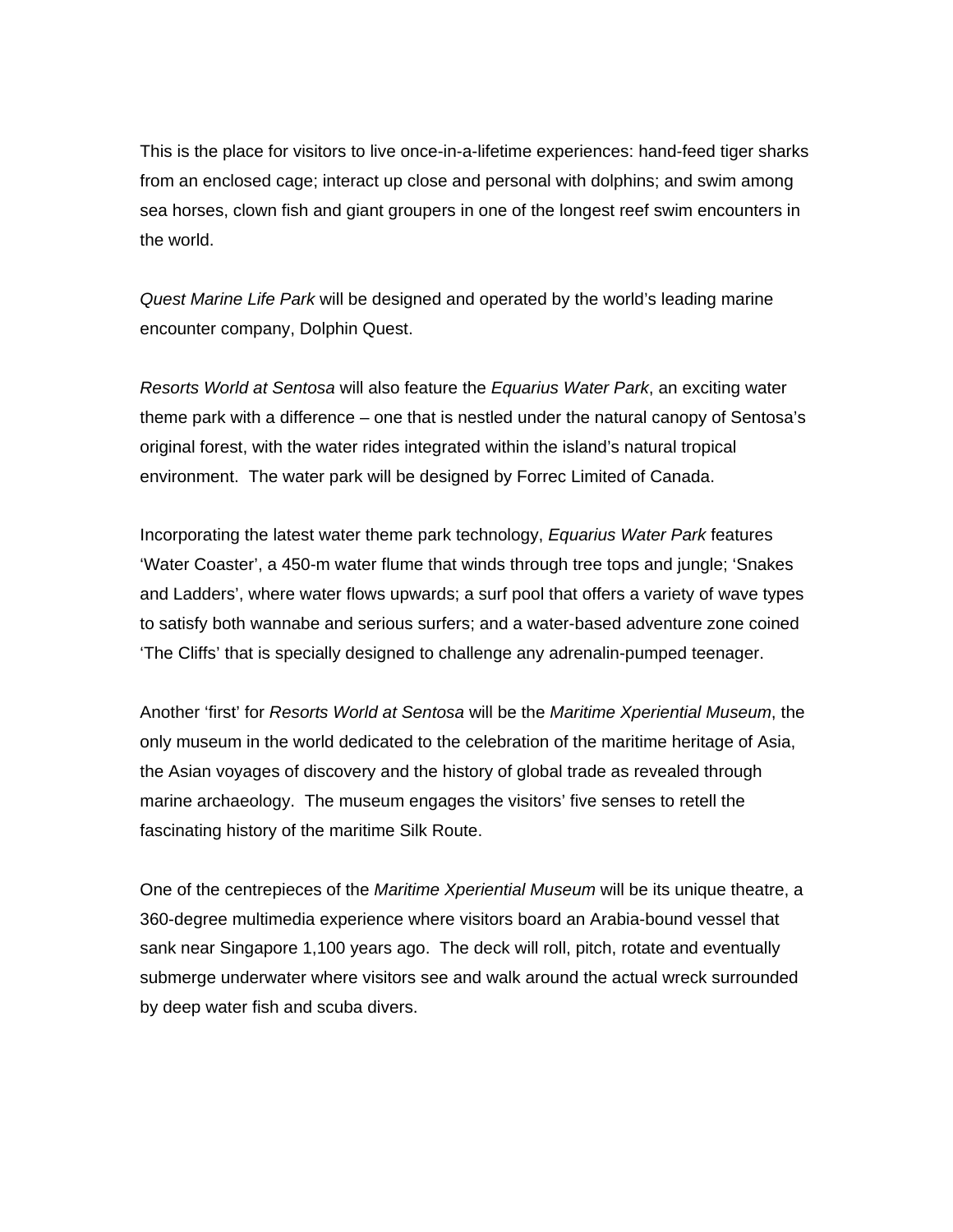Created by the world famous museum designers, Ralph Appelbaum Associates, the *Maritime Xperiential Museum,* will be Asia's most compelling interactive, educational venue.

In addition, *Resorts World at Sentosa* will be home to *Universal Studios Singapore*, a theme park uniquely planned for Sentosa that draws on Universal's rich Hollywood heritage and global experience. In every aspect of its design and operations, the theme park will set the standards of technological sophistication unrivalled anywhere in the world.

Besides featuring 22 attractions, including at least 16 rides designed especially for Singapore, *Universal Studios Singapore* will house a 'live' studio, with soundstage and back lots for movie and television productions. There will also be a digital animation studio where guests can see and learn first hand about the magic of computergenerated imagery and digital animation. It is envisaged that the studio will be a greenhouse for Asia's most talented animation artists.

### **World-class accommodation and much, much more**

Six hotels at *Resorts World at Sentosa* will provide unparalleled choice for visitors with a dazzling array of world-class accommodation totalling more than 1,800 rooms. Each hotel is designed to cater to a specific market niche, making the resort suitable for all leisure and business visitors.

The hotels include the opulent six-star *ESPA Villas* with private pools set in an exotic tropical landscape, topped off with the superlative luxuries of a premier resort – a perfect spot for solitude and respite; *Hotel Michael*, a 460-room one-of-a-kind boutique hotel which showcases the architecture, interior design and product design genius of celebrated US architect and designer Michael Graves, the design architect for *Resorts World at Sentosa*; and the fun and vibrant retreat of the *Hard Rock Hotel*, the ideal choice for the hip and active family keen to soak in the atmosphere and culture of 40 years of rock and roll.

Day trippers to *Resorts World at Sentosa* have not been forgotten with many public spaces providing much for them to see and do. There is *FestiveWalk* with its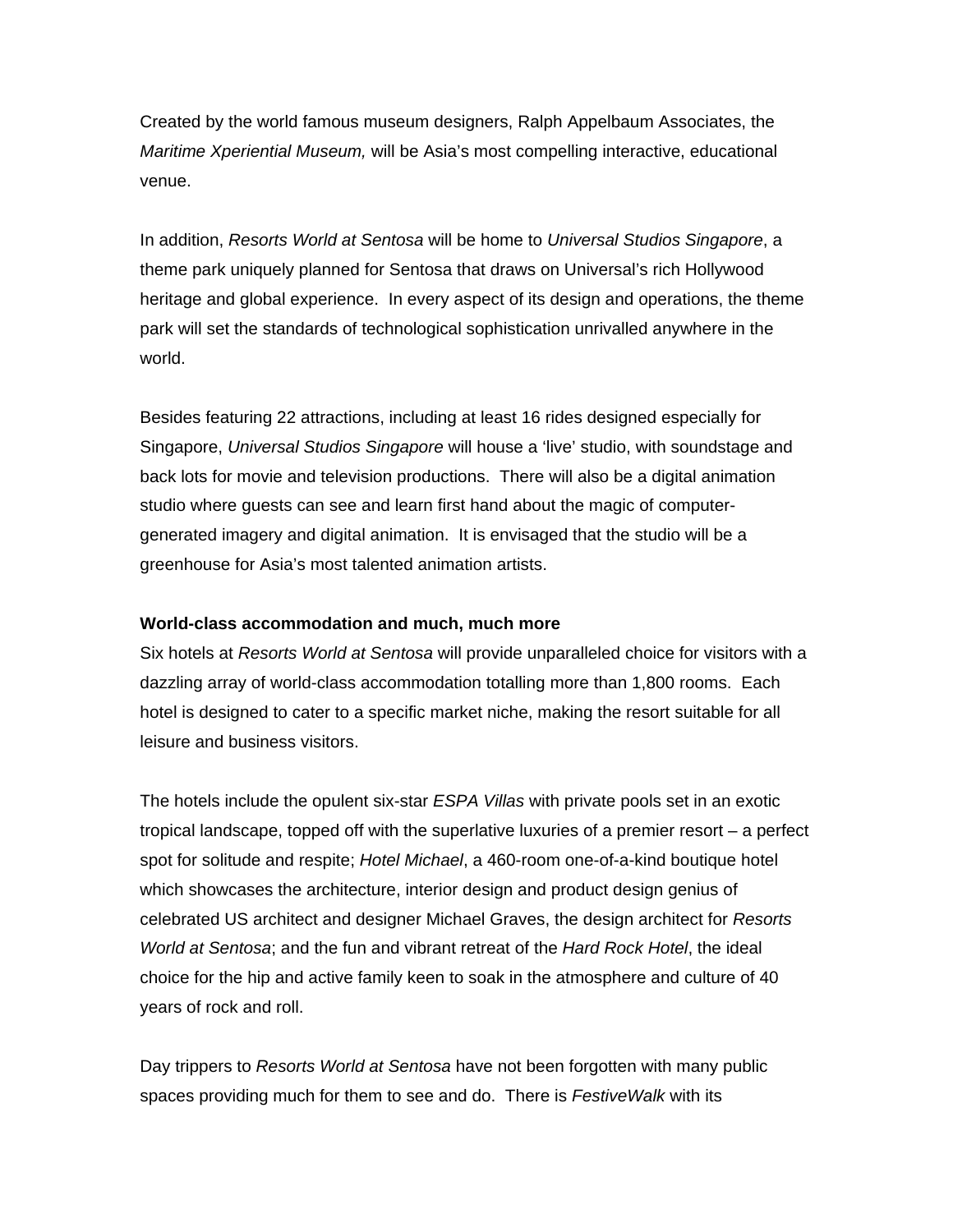unparalleled array of dining and retail options while the *Bull Ring* will be a hive of activity with roving acts and street performances. When the sun sets, visitors can enjoy the "Crane Ballet", a pyrotechnics/water spectacle along the waterfront of *FestiveWalk*. There is also a daily "Imagineering" show, a multi-dimensional display of captivating special effects.

Luxury spa brand *ESPA* will also be at *Resorts World at Sentosa,* its new centre of excellence in Asia. The region's first fully integrated wellness spa, *ESPA* will offer a wide range of programmes including total wellness treatment for physical and mental rejuvenation, lifestyle coaching and stress management clinics and post-operative and rehabilitative facilities for recuperation from injury and surgery. There is also a pioneering interactive dolphin spa programme offered with Dolphin Quest providing spa therapies with dolphin interaction in specially created spa lagoons.

*Resorts World at Sentosa* will also be home to the world's largest collection of flagship concept stores including some of the biggest international brand names: *Cartier, Nike, Zara, Massimo Dutti* and *Bershka. Hamleys*, the hugely popular toys retailer, will have its first store outside Europe at the resort.

Ensuring the comfort of visitors, Singapore's equatorial climate has been well considered in the design of *Resorts World at Sentosa*. Protected open-air passageways and covered walkways connect buildings while many places offer shade and capture the breeze so that guests can move throughout the most active parts of the site in cool comfort under cover. The architects have generously employed design features that provide protection from the elements while allowing visitors to feel and experience the outdoors.

### **A global tourism icon in Singapore**

Mr Lim Kok Thay, Chairman and CEO of the Genting Group, said, "We see a unique opportunity for us to create a global tourism icon with this development. Genting and its partners have put together a visionary collection of ideas and a plan that we firmly believe is the right solution to fulfil Singapore's tourism potential."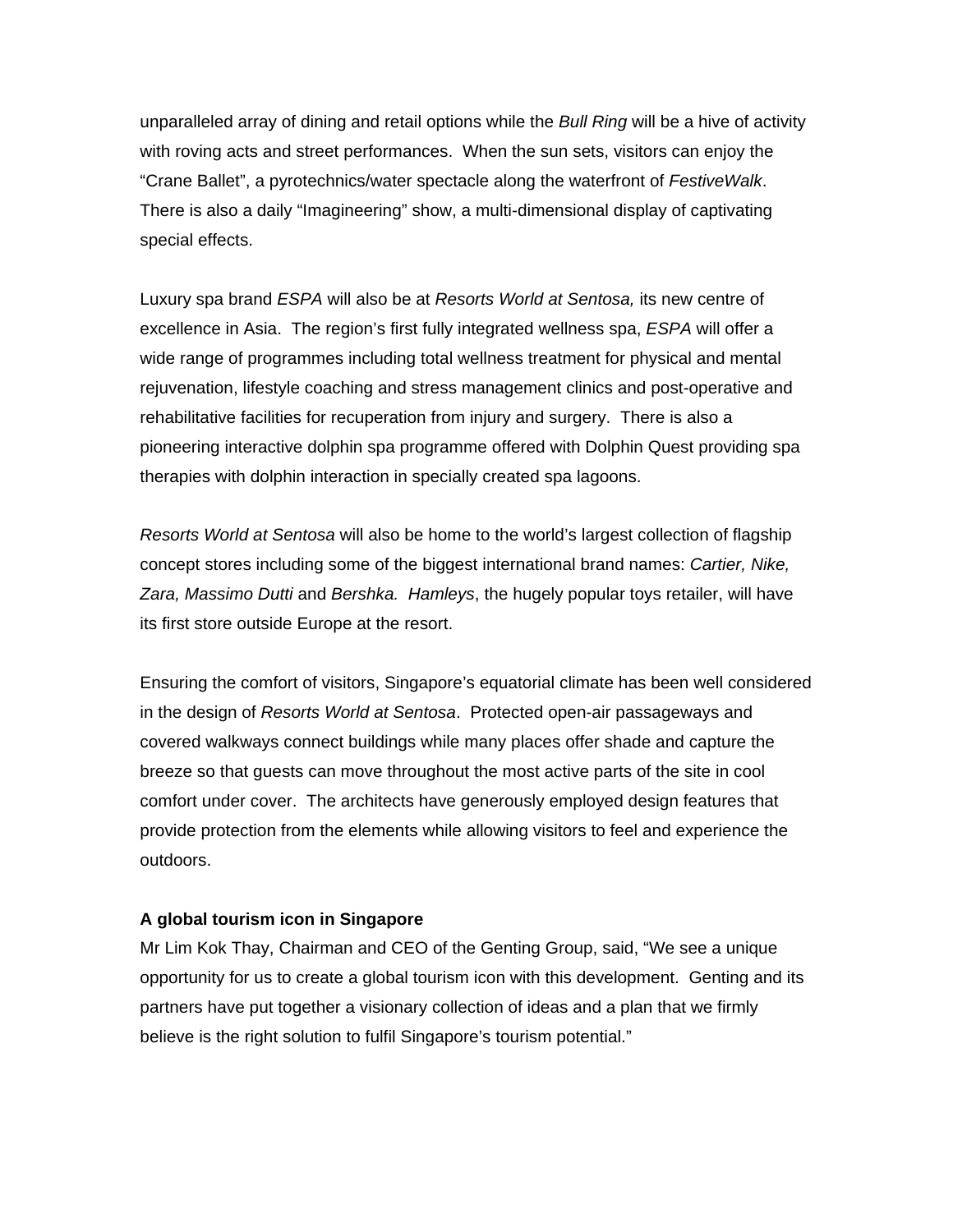The Genting Group is committing more than S\$5 billion (US\$3.1 billion) to create, develop and deliver *Resorts World at Sentosa.* It also plans a continual re-investment of more than S\$200 million every year to ensure that the resort remains fresh, appealing and at the cutting edge of tourism innovation.

Mr Lim added, "*Resorts World at Sentosa* is my vision for a trail-blazing tourism product with universal appeal. Behind this vision stand the strength of the Genting consortium's track record – a powerful testimony of how we have the means and ability to fulfil Singapore's vision for a large-scale iconic development that will shift the paradigm of tourism here."

"Genting and Star Cruises have combined industry experience of more than 50 years. We grew up in Asia and know the region like the back of our hand. We understand the Asian tourist, whether they are Chinese, Japanese, Indian or Indonesian. And we have extensive and in-depth sales and marketing channels to bring the tourists to our resort and to Singapore."

"With *Resorts World at* Sentosa, we aim to do Singapore proud and create a worldleading family holiday destination that will be uniquely successful, uniquely sustainable and uniquely Singapore."

- ends -

**Genting Group** is one of Asia's best managed multinational corporations with over 40,000 employees globally, and 11,000 acres of prime resort land, among its other diverse holdings. The Group is renowned for its strong management leadership, financial prudence and sound investment discipline. The Group comprises five listed companies with a combined total market capitalisation of over US\$11 billion, as at 9 October 2006.

**Genting International**, the overseas investment arm of the Genting Group, is a leading integrated resorts specialist with over 20 years of international gaming expertise and global experience in developing, operating and/or marketing internationally acclaimed casinos and integrated resorts in different parts of the world, including Australia, Malaysia and the United Kingdom. Genting International is listed on the Main Board of the Singapore Exchange.